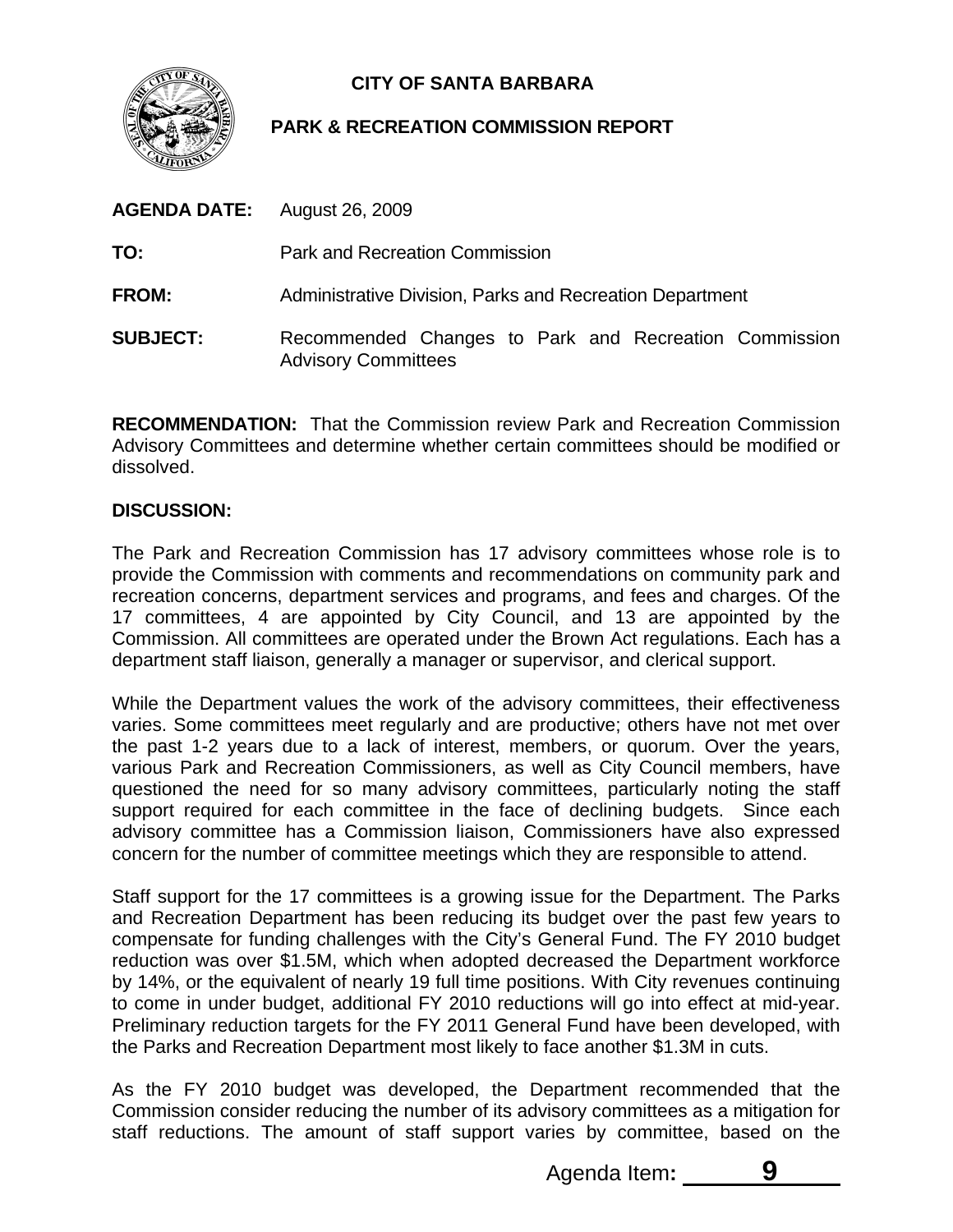Park and Recreation Commission Report Recommended Changes to Park and Recreation Commission Advisory Committees August 26, 2009 Page 2

frequency of meetings, depth of agenda items discussed, and complexity of meeting minutes. Workload impact can be anywhere between 5 to 80 hours per month, depending on the committee.

To assist the Commission, the attached table provides an overview of each committee, including whether the committee is appointed by the Council or Commission, number of designated and current members, meeting schedule and current meeting status, and a staff recommendation to continue with no changes or convert to an Ad Hoc committee that can meet to provide input as specific issues or needs develop. Two committees, Adapted and Tennis, are proposed to change from a Commission appointed committee to an informal staff working group, providing information to staff. As significant issues arise, the Commission may appoint an Ad Hoc committee. To summarize the report, 1 committee has been previously suspended by the Commission, 6 committees are proposed to convert to an Ad Hoc committee status, and no changes are proposed for 10 committees.

Current Status is Suspended Franceschi Park (action previously taken by the Commission 1/09)

Recommendation to Dissolve as a Standing Committee and Meet on an Ad Hoc Basis as Needs or Issues are Identified Active Adults Adapted Recreation Programs Aquatics Douglas Family Preserve Technical Skater's Point Tennis

Advisory Committees with No Change Recommended Front Country Trails Multi-Jurisdictional Task Force Golf Course Integrated Pest Management (IPM) Street Tree Youth Council Santa Barbara Arts and Crafts Show Creek Restoration & Water Quality Improvement Program (Creeks) Franklin Neighborhood\* Westside Community Center\* Lower Westside Community Center\*

\*No changes at this time pending recommendations associated with Neighborhood and Outreach Services.